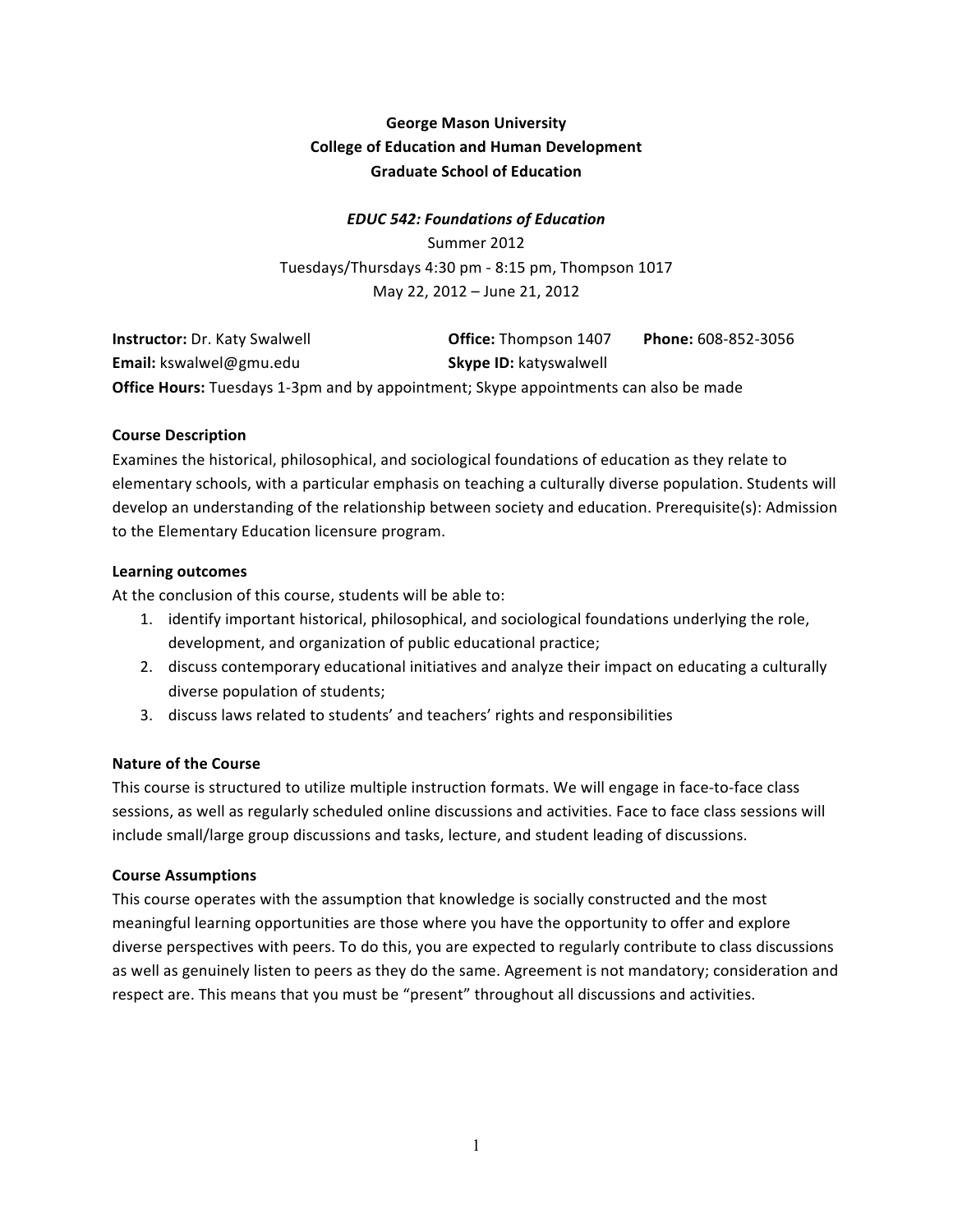## **National Council for Accreditation of Teacher Education Program Standards for Elementary Teacher Preparation**

- 1. Candidates use their knowledge and understanding of individual and group motivation and behavior among students at the K-6 level to foster active engagement in learning, self motivation, and positive social interaction and to create supportive learning environment.
- 2. Candidates use their knowledge and understanding of effective verbal, nonverbal, and media communication techniques to foster active inquiry, collaboration, and supportive interaction in the elementary classroom.
- 3. Candidates understand practices and behaviors that identify and develop the competence of a professional career teacher.

## 8 VAC 20-25-30. Technology standards

- A. Instructional personnel shall be able to demonstrate effective use of a computer system and utilize computer software.
- B. Instructional personnel shall be able to apply knowledge of terms associated with educational computing and technology.
- C. Instructional personnel shall be able to apply computer productivity tools for professional use.
- D. Instructional personnel shall be able to use electronic technologies to access and exchange information.

#### **Readings**

- Sheets, R. H. (2005). *Diversity pedagogy: Examining the role of culture in the teaching-learning process.* Boston, MA: Pearson.
- Spring, J. (2012). *American education* (15<sup>th</sup> ed.). New York, NY: McGraw-Hill.
- Kozol, J. (2005). *The shame of the nation: The restoration of apartheid schooling in America*. New York: Broadway Publishing.

Additional selected readings will be posted on Blackboard.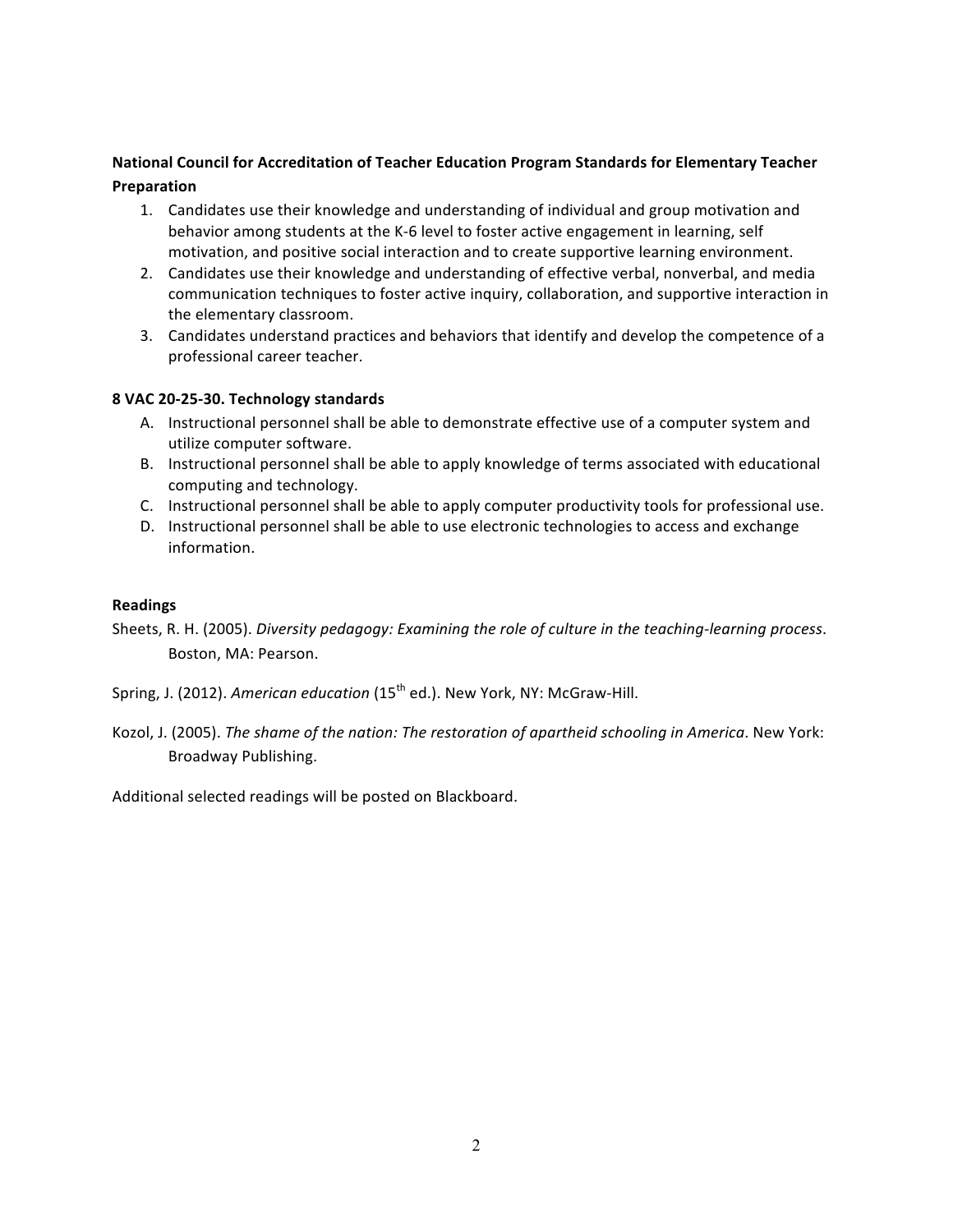## **Assignments**

## *Readings!and!Dialectical!Journals!(20 pts)*

There is a good deal of reading in this course and it is your responsibility to read the assigned book and article selections for every class. Just completing the readings, however, is not enough to maximize your learning opportunities. You also need to analyze the readings in terms of your prior learning, personal experiences, and class discussions. Therefore, it is expected that you employ active reading strategies by utilizing a dialectical journal. In this journal, you will explicitly note places in the text that stand out to you and explore why in a brief note. You may question, disagree, agree, identify confusion, etc. A dialectical journal is a conversation between you and the text. See the handout describing dialectical journals for more information.

- The journal for the day's readings should be completed before the class period begins.
- The journal will count towards your weekly class participation and you are expected to bring it to each class session. Each week I will choose two students to share their journal entries with the class, and at several points I will ask you to submit your journal without advance notice.
- Journal entries should be brief, yet thoughtful, and demonstrate genuine consideration of the text.

## *Online Discussions and Activities (15 pts)*

Blackboard will be utilized as a space for extending face-to-face class learning. After class each week, you are expected to log in to blackboard and post a response. This serves as a type of "exit slip" to help you process your immediate learning and to provide me insight into your developing understanding and perspective. Each day there will be a directive for your post. An example directive might be "What is one thing that you learned? What is one question you are wondering right now?" It is expected that your response is brief and that you connect your response to class discussion and the readings. You must post by by the controller and then post at least one response to a peer by the set of  $p$ these days/times are to be decided in class).

#### *Education Autobiography (10 pts)*

This autobiography is an informal story of your own experiences in K-12 education. Your written narrative should have two parts. First, provide an overview of your recollections and impressions of your schooling. This should include a description of what kinds of schools you attended, what kinds of classes you were in, and how these spaces shaped and supported your aspirations. You may also want to talk about how you felt about school in general, who was typically in your classes, and the ways in which your family interacted with your education. This section of your paper should include specific data about the demographics and achievement data of your elementary and/or high school's student body as defined by race, social class, gender, disability, and language. All states have something similar to the links below. If you need help locating one for your home state, let me know.

https://p1pe.doe.virginia.gov/reportcard/ (Virginia)

http://www.nclb.osse.dc.gov/ (DC)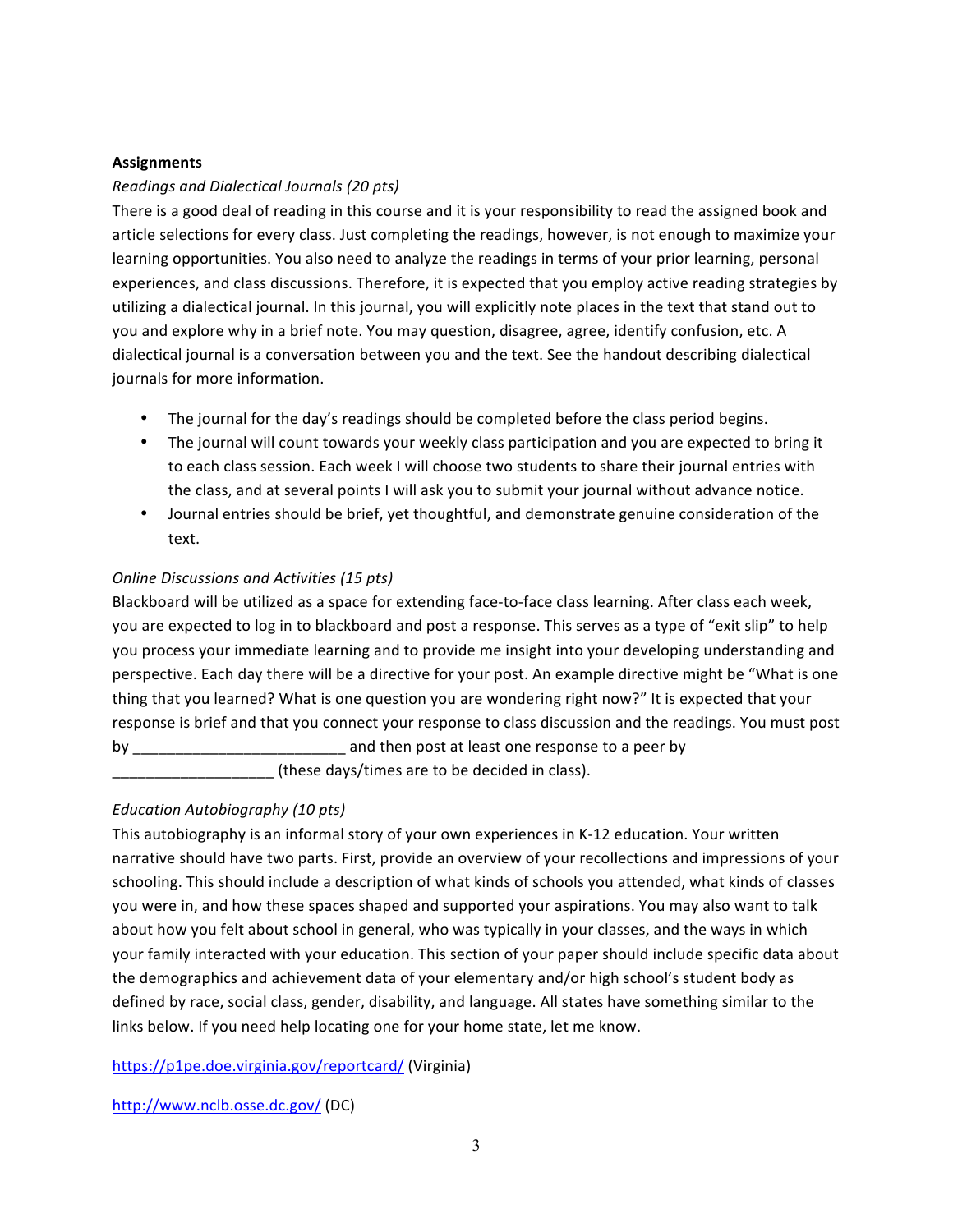The second half of your paper should explore how these experiences relate to why you want to be a teacher and what kind of teacher you want to be. Think about how your own experiences with school present both opportunities and challenges to your work with your future students. What assumptions do you have about schooling and how do those shape your thinking about being a teacher? What do you anticipate will be easy? What do you anticipate will be a challenge?

Note: This should be a personal experience narrative and written as such. It should be 4-5 pages.

### *Philosophical Case Creation (5 pts)*

Using what you will learn about various philosophies of education, create short vignettes that illustrate a philosophy in action in a classroom. In other words, imagine yourself as a teacher who is aligned with each of the philosophies we discuss in class. Include such details as your approach to curriculum planning, interactions with students, room arrangement and decoration, parent relationships, etc. Each vignette should concern the same grade level at the same school.

## *Current Events (10 pts)*

Small groups of four students will select a current events news story (video clip or news article) to share with the class. The story should relate to an educational issue connected to the theme of the week the small group has been assigned (gender, race/ethnicity, disability, language, social class). Links to the story should be posted to Blackboard 48 hours before class so that the other students and instructors can familiarize themselves with the issue. The group will be allotted 20-30 minutes in class to facilitate a discussion about the story. The group will be responsible for a one-page handout summarizing the story and identifying 2-3 essential questions they would like to address with the class. Individually, each student will write a 1-page reflection of their presentation examining the themes raised by the in-class discussion and connecting them to course readings.

#### *Reflective!Practitioner!Paper!(40!pts) PBA*

In order to become reflective practitioners for a multicultural classroom, candidates must reflect on a variety of professional issues that teachers confront in their day-to-day teaching as well as the broader educational and social context that affects the work of public school teachers. To this end, the candidates will analyze a current issue/innovation around race and culture, gender equity, special education, social class, or language diversity. They will then relate it to historical and sociological trends/perspectives as well as to their own experiences.

\*A detailed task description and rubric is attached.

#### **Grading Scale**

A=93-100; A-=90-92; B+=87-89; B=80-86; C=70-79; F=below 70 *Remember: A course grade less than B requires that you retake the course.*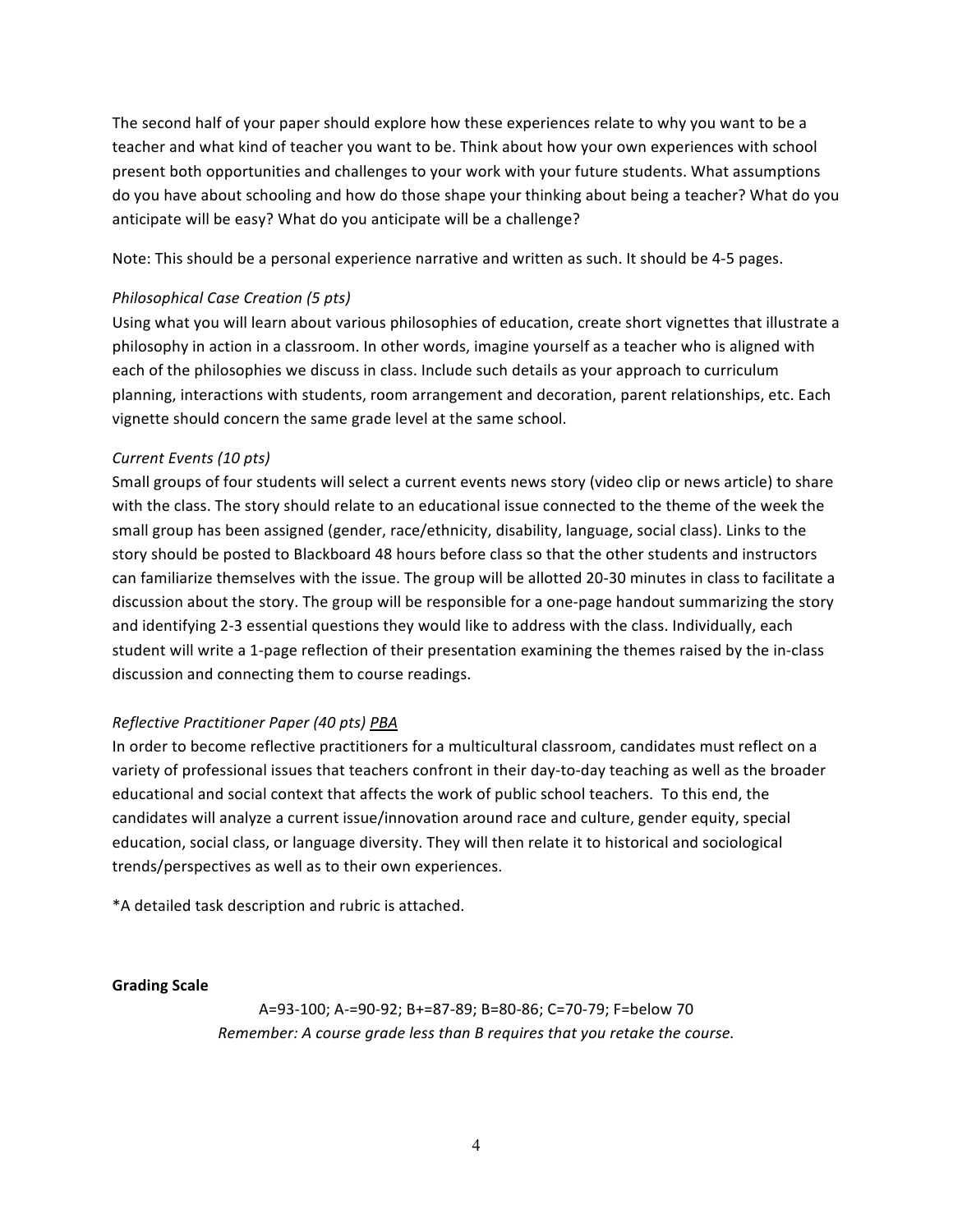#### **University, College, and Elementary Program Policies**

#### *CEHD!Student!Expectations*

Students must follow the university policy stating that all sound emitting devices shall be turned off during class unless otherwise authorized by the instructor. One cell phone will remain on in class that is registered with the Mason Alert System. Visit https://alert.gmu.edu, to find out more about Mason's alert system for GMU emergencies.

Students are expected to exhibit professional behavior and dispositions. See gse.gmu.edu for a listing of these dispositions.

Students must adhere to the guidelines of the George Mason University Honor Code [See http://academicintegrity.gmu.edu/honorcode/].

Honor Code. To promote a stronger sense of mutual responsibility, respect, trust, and fairness among all members of the University community and with the desire for greater academic and personal integrity, GMU has set forth a code of honor that includes policies on cheating, attempted cheating, lack of class participation in group work, plagiarism, lying and stealing (see link above). The Elementary Program abides by these policies and takes them seriously.

Students must follow the university policy for Responsible Use of Computing [See http://universitypolicy.gmu.edu/1301gen.html].

Students are responsible for the content of university communications sent to their George Mason University email account and are required to activate their account and check it regularly. All communication from the university, college, school, and program will be sent to students solely through their Mason email account.

Students with disabilities who seek accommodations in a course must be registered with the George Mason University Office of Disability Services (ODS) and inform their instructor, in writing, at the beginning of the semester [See http://ods.gmu.edu/].

#### *Campus!Resources*

The George Mason University Counseling and Psychological Services (CAPS) staff consists of professional counseling and clinical psychologists, social workers, and counselors who offer a wide range of services (e.g., individual and group counseling, workshops and outreach programs) to enhance students' personal experience and academic performance [See http://caps.gmu.edu/].

The George Mason University Writing Center staff provides a variety of resources and services (e.g., tutoring, workshops, writing guides, handbooks) intended to support students as they work to construct and share knowledge through writing [See http://writingcenter.gmu.edu/].

The College of Education & Human Development is committed to the following five values: collaboration, ethical leadership, innovation, research-based practice, and social justice. Students are expected to adhere to these principles. For more information about our core values, please referencehttp://cehd.gmu.edu/values/.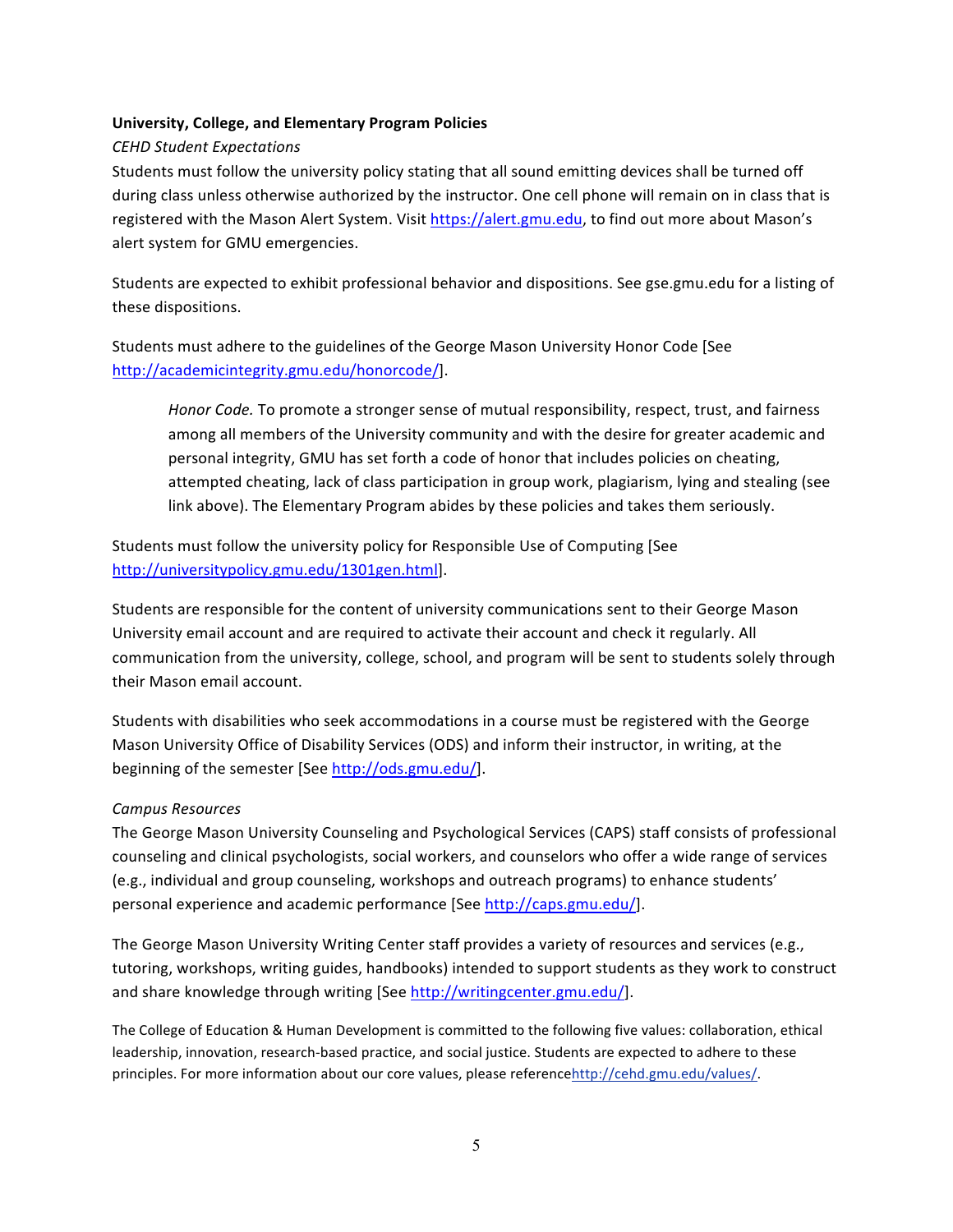## **Course Calendar**

| Date    | <b>Topic/Guiding questions</b>                                                                                                                             | <b>Reading/Assignment Due</b>                                                                       |
|---------|------------------------------------------------------------------------------------------------------------------------------------------------------------|-----------------------------------------------------------------------------------------------------|
| May 22  | <b>Introductions</b><br>What does "Foundations of Education" mean?<br>What is the purpose of schooling?<br>Are you Willing to be Disturbed?<br>Terminology | <b>Reading TBA</b><br>*after class: online reflection<br>post                                       |
| May 24  | <b>Philosophical Foundations of Education</b><br>What does it mean to learn?<br>What is the best way to teach?                                             | <b>Reading TBA</b><br>*after class: online reflection<br>post<br><b>Education Autobiography Due</b> |
| May 29  | The Social, Economic, and Political Goals of School<br>Why do we teach what we do?<br>What are the effects of the goals of school?                         | <b>Reading TBA</b><br><b>Philosophical Cases Due</b>                                                |
| May 31  | <b>Gender &amp; Education</b>                                                                                                                              | <b>Reading TBA</b><br>*after class: online reflection<br>post                                       |
| June 5  | Race, Ethnicity & Education                                                                                                                                | <b>Reading TBA</b><br>*after class: online reflection<br>post                                       |
| June 7  | <b>Social Class &amp; Education</b>                                                                                                                        | <b>Reading TBA</b><br>*after class: online reflection<br>post                                       |
| June 12 | <b>Students with Disabilities Education</b>                                                                                                                | <b>Reading TBA</b><br>*after class: online reflection<br>post                                       |
| June 14 | <b>English Language Learner Education</b>                                                                                                                  | <b>Reading TBA</b><br>*after class: online reflection<br>post                                       |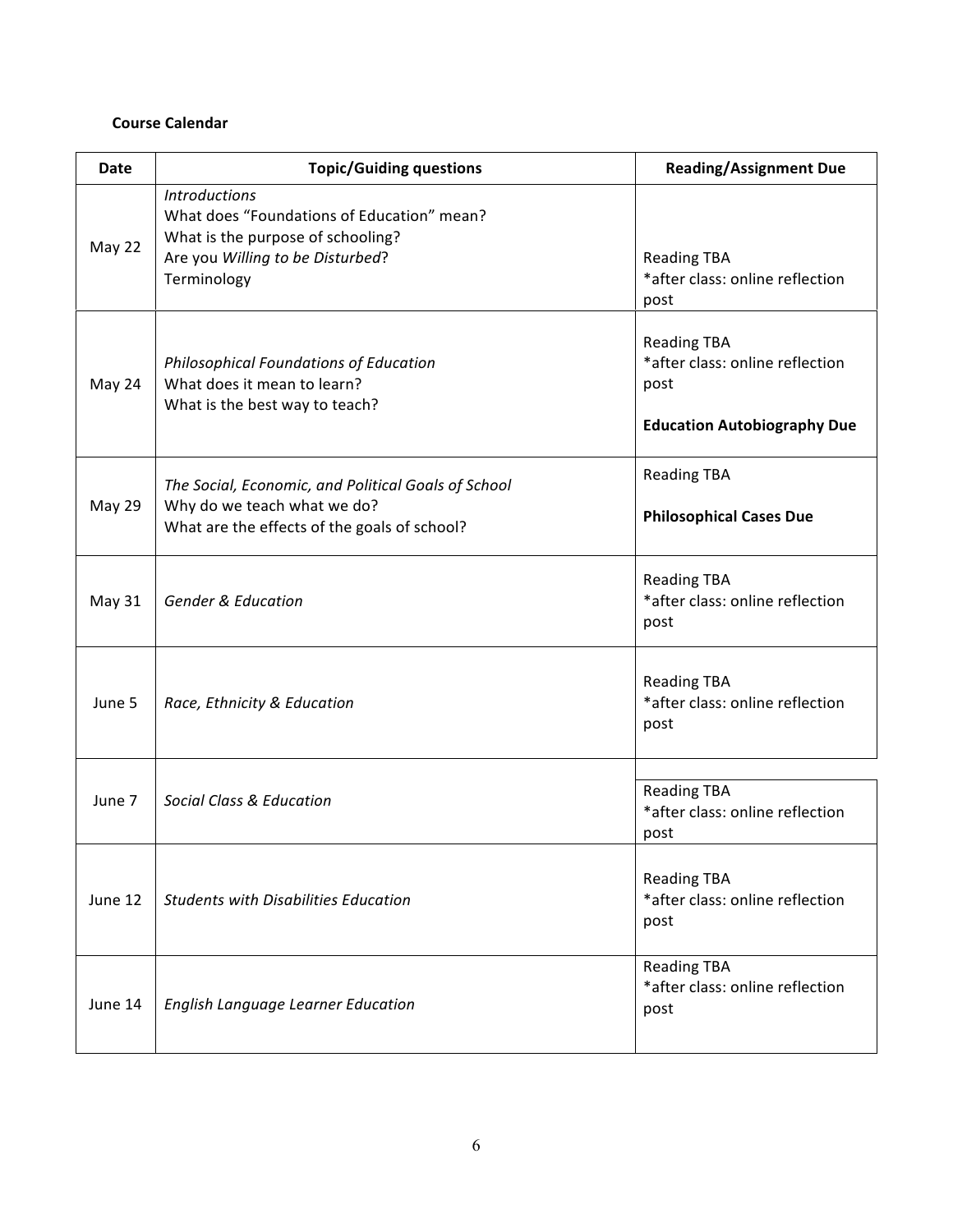| June 19 | The state of education today and current issues | <b>Reading TBA</b><br>*after class: online reflection<br>post<br><b>Current Events Analysis Due</b> |
|---------|-------------------------------------------------|-----------------------------------------------------------------------------------------------------|
| June 21 | Implications for teaching our students today    | <b>Reading TBA</b><br>*after class: online reflection<br>post<br><b>PBA Due TBD</b>                 |

Note: Calendar is tentative and may be modified in line with course needs.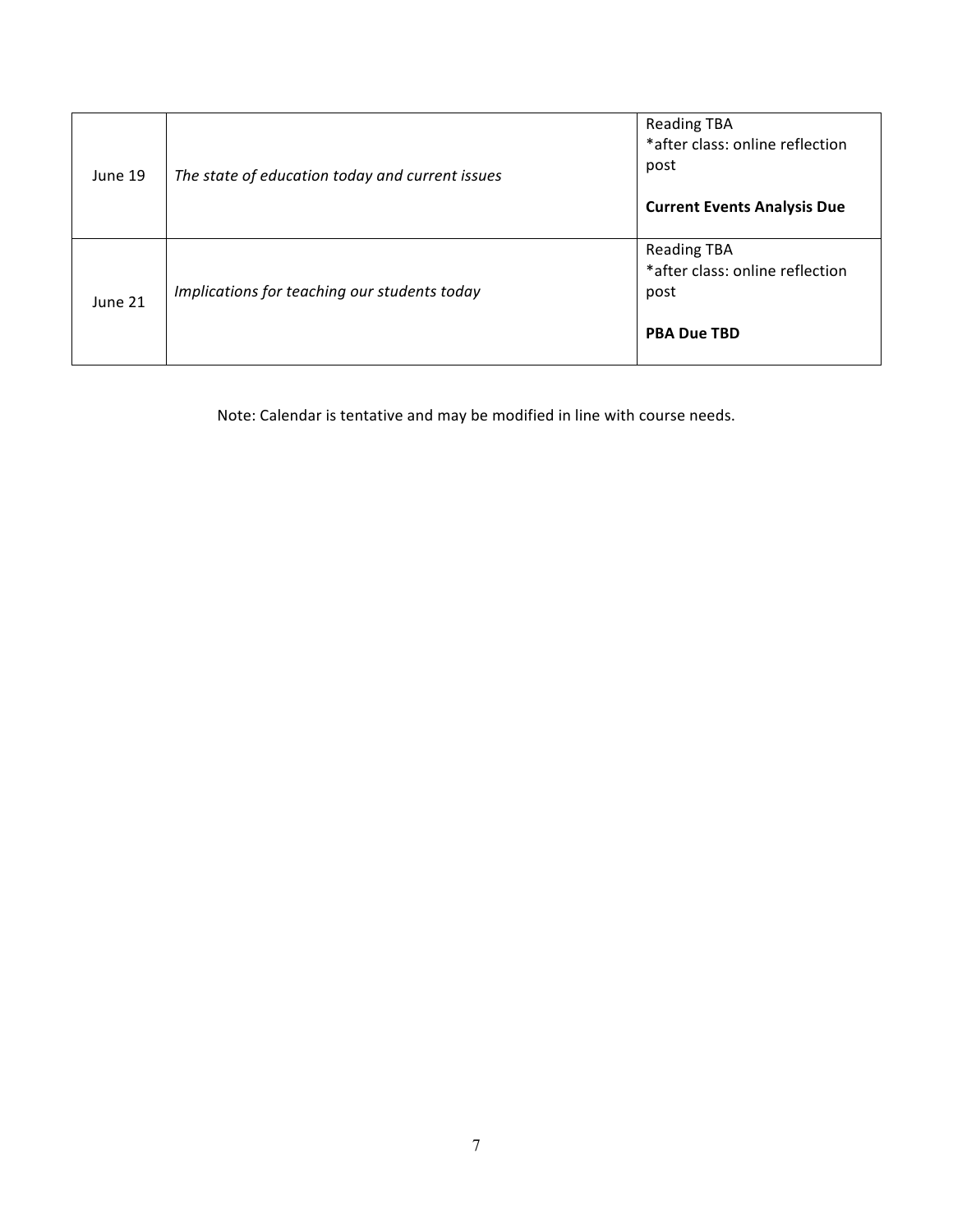#### **Performance Based Assessment**

"The dynamic of social change requires an active concern about the denial of equality of opportunity and equality of educational opportunity" (Spring, 2008, p. 117).

In consideration of the above quote, this assignment will offer you an opportunity to expand your understanding of the needs and strengths of your potential students and initiatives/efforts that may best meet those needs. Taken another way, you will explore the following question: Why should you be concerned about the denial of equality of educational opportunity and how can you as a teacher affect equality of educational opportunity?

Follow the steps below to successfully write this scholarly paper:

- 1. Select a category from one of the groups discussed this semester of which you would like to learn more: Students with disabilities (you may want to select a disability) Gifted students (you may want to focus on a type of giftedness) Gender (equity) Race/ Ethnicity (select one) English language learners (you may want to focus on a native language) Students living in poverty
- 2. Pick an educational innovation found in the Spring textbook (or discussed in class) that is considered potentially effective for this group of students. For example, multicultural!education multilingual education charter schools school choice/vouchers inclusion self-contained classrooms

Note: There will be multiple "innovations" that hold potential for different groups of students. For this assignment, dig deep into just one.

- 3. Find peer-reviewed research articles and class readings that address your topic. If you are not sure about whether a research journal is peer-reviewed consult with me.
- 4. Take notes as you read about best educational innovations for that group.
- 5. Write your paper. You may want to include the following as headings so that you and the reader [your instructor] can know exactly where you are headed and whether you have addressed all of the content requirements:
	- Introduction/background of the identified population (may include U.S., VA, demographics),
	- Implications of young learners in this population,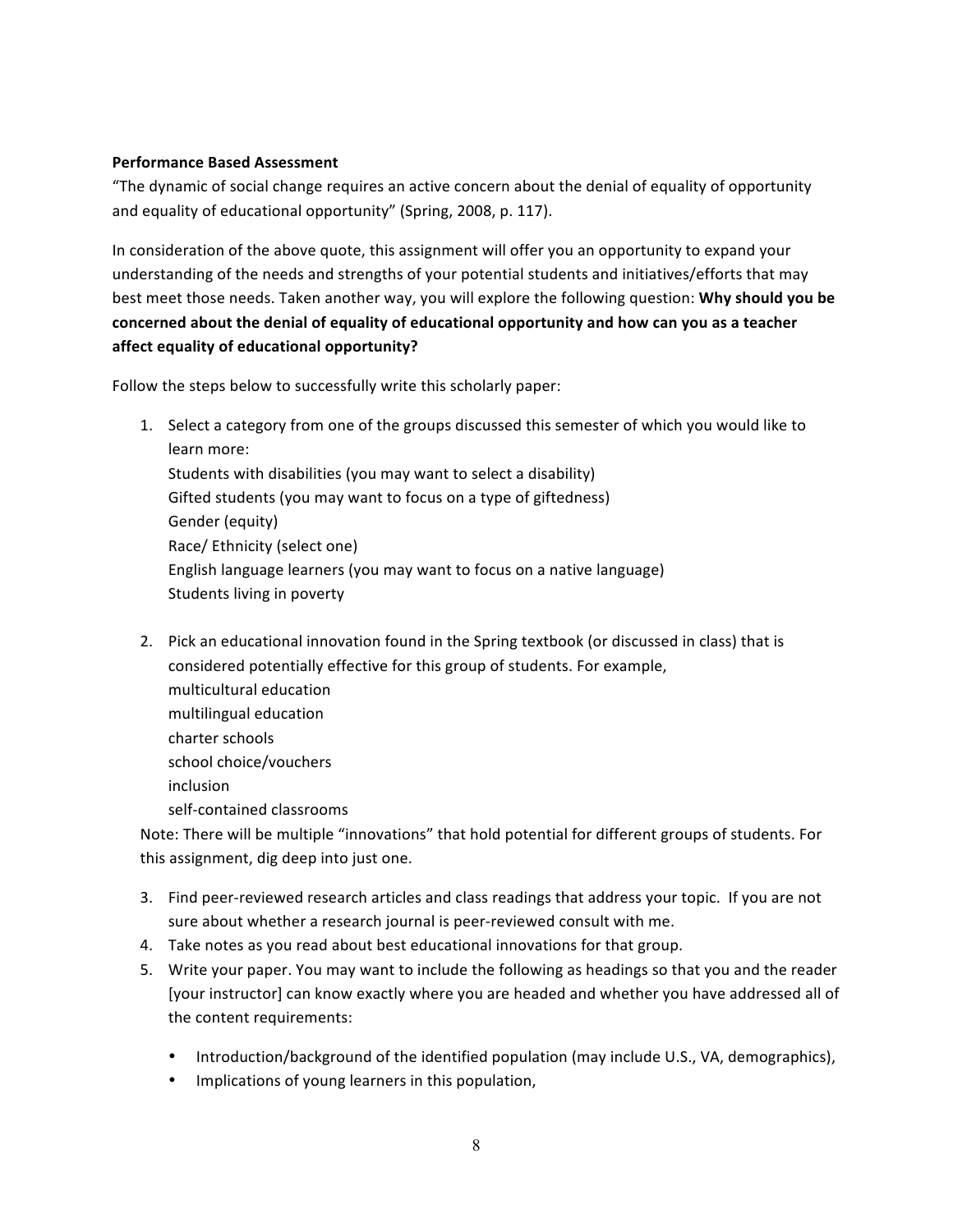- Implications of teachers such as yourself (compare/contrast your background) teaching this population of students,
- Description of the innovation that will meet some of needs of this population,
- Background and historical information of innovation,
- Strengths of the innovation,
- Weaknesses of the innovation,
- Implications for teachers employing innovation (implications answer the statement "therefore…"),
- Implications of the innovation for the identified population of learners.

While you are writing the paper make sure that you are doing the following:

- integrating concepts from readings,
- integrating class discussions, and integrating experiences and/or personal reflection.

While you are writing the paper make sure that:

- it is logically organized
- has an introduction that includes the goals/purpose of the paper
- has a clear thesis in the introduction
- has points representing strengths and weaknesses of the innovation,
- has smooth transitions between ideas,
- ends with a conclusion that restates the main points of the paper (without introducing new ideas).

While you are writing the paper make sure that:

- Information is presented clearly within the page limits (8-10 pages)
- the paper has no grammar or spelling errors.

While you are writing the paper make sure that you follow APA format. Your format should include:

- title page,
- headings,
- page numbers,
- in text reference &
- cite reference
- multiple (2 or more), some (1), none (0) references.

Before you turn in your paper do the following:

- Read and/or re-read it.
- Do spell check and grammar check.
- Ask someone whose writing you respect to read and advise you on how you can improve your paper.
- If necessary, visit the Writing Center.

#### Grading:

You have MET Standard 3 if you earn a 3 or 4 two or more times.